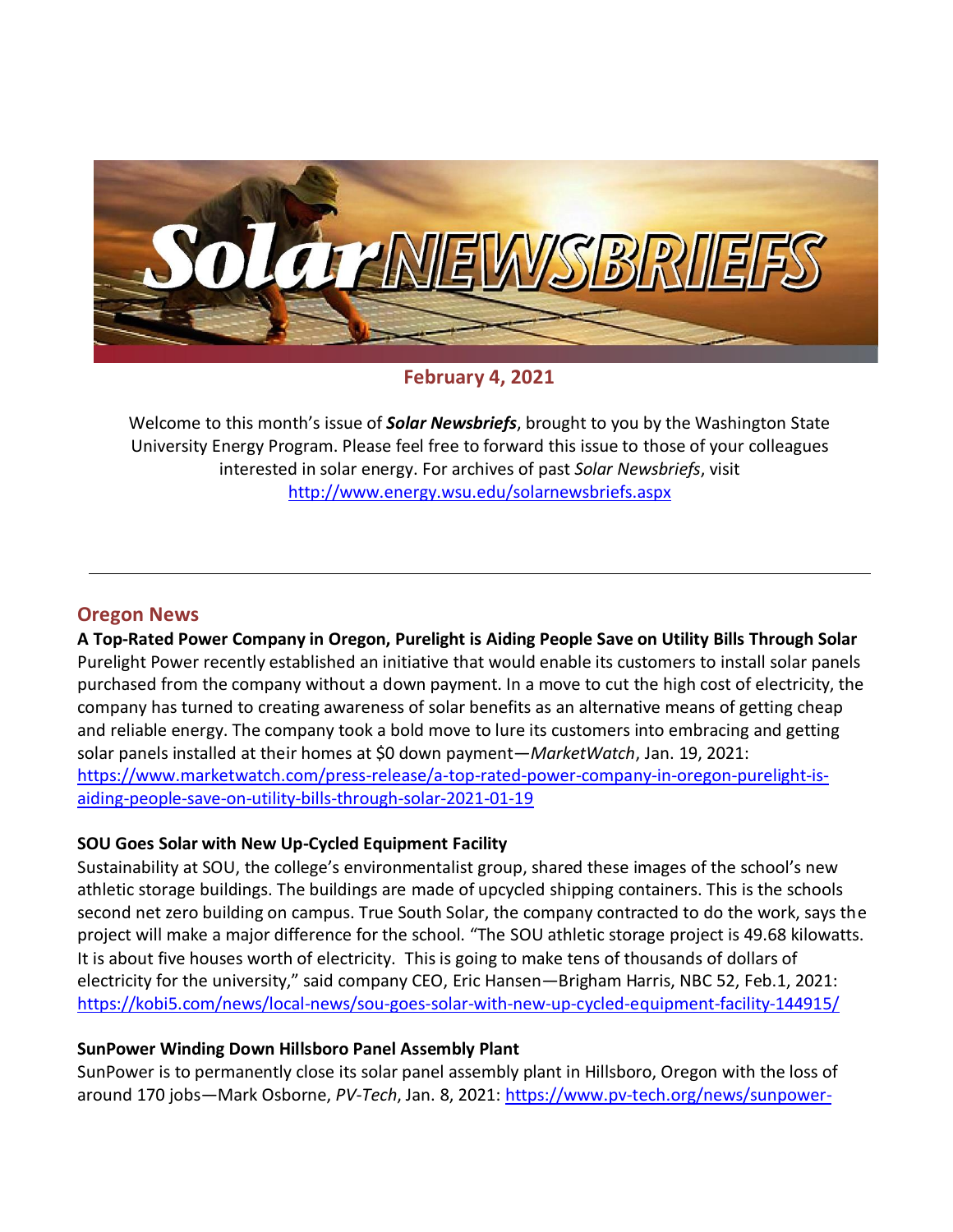### [winding-down-hillsboro-panel-assembly-plant](https://www.pv-tech.org/news/sunpower-winding-down-hillsboro-panel-assembly-plant)

### **Renewables Giant NextEra Wants to Build a Massive Solar Power Plant in Oregon**

An energy company that's been turning heads recently is preparing to ask Oregon regulators for clearance to build what would be the biggest solar farm in the state. NextEra Energy Resources, the renewables arm of NextEra Energy, filed a notice of intent to apply for a site certificate for a 500 megawatt solar project in Morrow County. NextEra's Wagon Trail Solar Project, with an unspecified amount of storage, would be located about 30 miles southwest of Hermiston, around and in some cases overlapping the Wheatridge projects that NextEra has been developing—Pete Danko, *Portland Business Journal*, Dec. 30, 2020: [https://www.bizjournals.com/portland/news/2020/12/30/nextera-wagon-trail](https://www.bizjournals.com/portland/news/2020/12/30/nextera-wagon-trail-solar-oregon.html)[solar-oregon.html](https://www.bizjournals.com/portland/news/2020/12/30/nextera-wagon-trail-solar-oregon.html)

## **Washington**

## **Additional Housing Relief Coming to Marysville**

This spring Everett-based architectural firm Dykeman Architects will begin construction on the second and final phase of the sustainable housing project Twin Lakes Landing, designed to provide relief for those living in poverty. Centered around community, the project will include places to gather and train on top of providing 60 new apartments. Social and caseworkers will have offices on-site. Built on a foundation of sustainability, some of the green features planned are solar panels, low energy heating systems, and super-insulated building envelope—Kara Patajo, *425 Business*, Jan. 28, 2021: <https://425business.com/additional-housing-relief-coming-to-marysville/>

## **Senator: Let Washington Counties Rule on Solar Panels on Farmland**

A clash in sunny Central Washington between a county and a state body has inspired legislation to let county officials decide whether solar panels will cover farmland. A clash in sunny Central Washington between a county and a state body has inspired legislation to let county officials decide whether solar panels will cover farmland. Senate Bill 5206 would bar the Energy Facility Site Evaluation Council from approving solar energy projects on agricultural land. The council OK'd one in 2018 over the objection of Kittitas County. The site council bowled over county commissioners and residents, said Moses Lake Republican Judy Warnick, who introduced the bill—Don Jenkins, *Capital Press*, Jan. 27, 2021: [https://www.capitalpress.com/ag\\_sectors/rurallife/senator-let-washington-counties-rule-on-solar](https://www.capitalpress.com/ag_sectors/rurallife/senator-let-washington-counties-rule-on-solar-panels-on-farmland/article_342ad1d2-60e6-11eb-b9c3-9b9b4eabdad0.html?utm_medium=social&utm_source=email&utm_campaign=user-share)[panels-on-farmland/article\\_342ad1d2-60e6-11eb-b9c3-](https://www.capitalpress.com/ag_sectors/rurallife/senator-let-washington-counties-rule-on-solar-panels-on-farmland/article_342ad1d2-60e6-11eb-b9c3-9b9b4eabdad0.html?utm_medium=social&utm_source=email&utm_campaign=user-share) [9b9b4eabdad0.html?utm\\_medium=social&utm\\_source=email&utm\\_campaign=user-share](https://www.capitalpress.com/ag_sectors/rurallife/senator-let-washington-counties-rule-on-solar-panels-on-farmland/article_342ad1d2-60e6-11eb-b9c3-9b9b4eabdad0.html?utm_medium=social&utm_source=email&utm_campaign=user-share)

## **Solar Upgrades Jolt Kirkland Homeport Marina**

Bellevue, WA-based developer/owner PMF Investments has furthered its commitment to environmental stewardship by completing more than \$250,000 in voluntary environmental solar improvements at its Kirkland Homeport Marina. The marina is located at 135 Lake St. South in Kirkland, WA. The Kirkland Homeport Marina has been upgraded to include a new 310-panel solar energy system designed to produce more than 118,000 kWh+ of renewable energy per year. The new solar panel system at the marina will save the equivalent carbon dioxide of burning 4 million pounds of coal during a 25-year span—*Connect Seattle*, Jan. 25, 2021: [https://www.connect.media/solar-upgrades-jolt](https://www.connect.media/solar-upgrades-jolt-kirkland-homeport-marina/)[kirkland-homeport-marina/](https://www.connect.media/solar-upgrades-jolt-kirkland-homeport-marina/)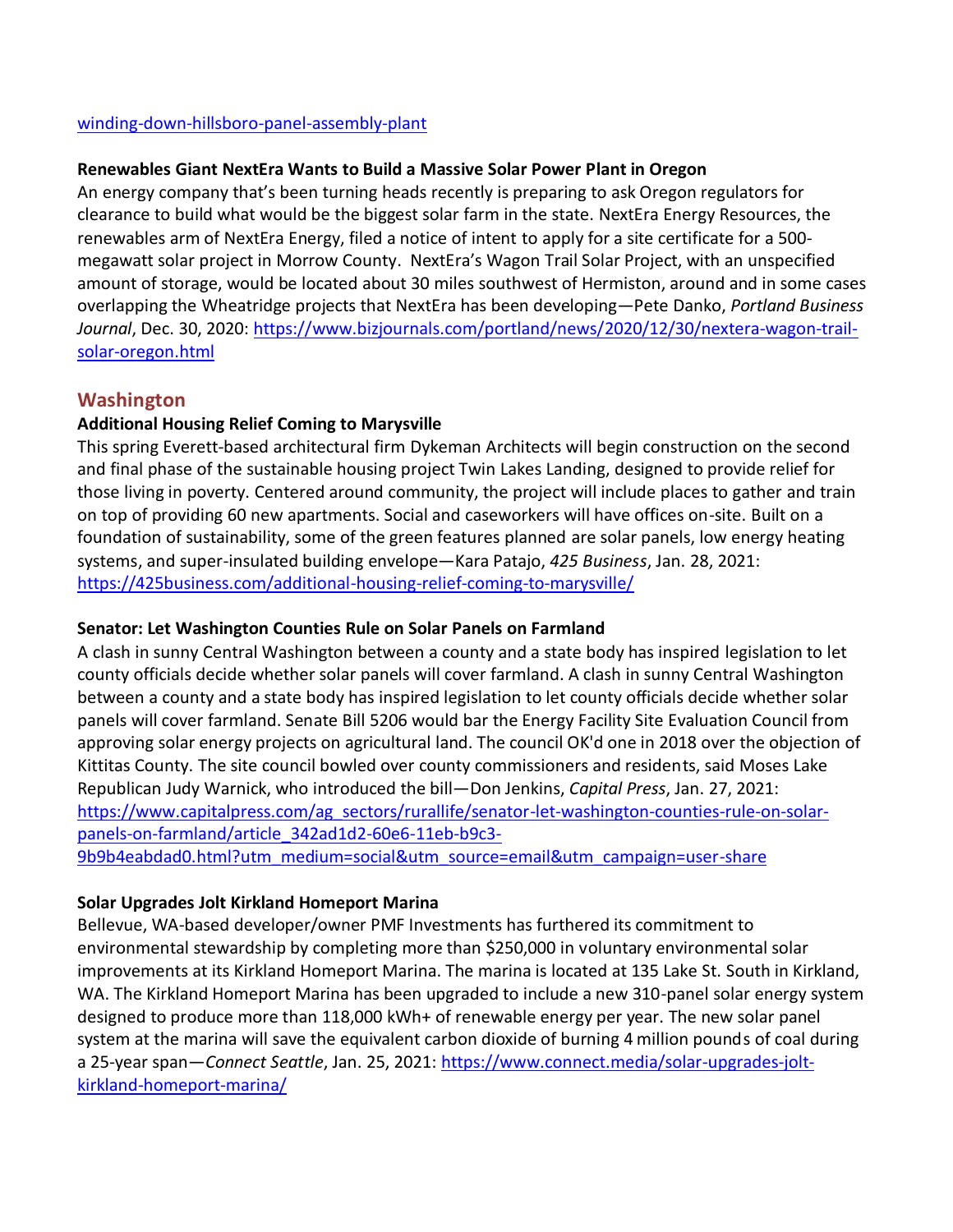# **Soft Costs of Solar**

## **Why Rooftop Solar Costs More Than it Should**

Rooftop solar is getting cheaper all the time. Twenty years ago, a typical home system in the U.S. cost upwards of \$80,000; today it is closer to \$20,000, thanks to technological improvements. And yet solar is not as cheap as it could be, because of longstanding flaws in both the business model for major installers and stringent government regulations—Tim McDonnell, *Quartz*, Jan. 25, 2021: <https://qz.com/1960513/why-rooftop-solar-costs-more-than-it-should/>

### **Cheaper Solar Power Means Low-Income Families can Also Benefit – With the Right Kind of Help**

Until recently, rooftop solar panels were a clean energy technology that only wealthy Americans could afford. But prices have dropped, thanks mostly to falling costs for hardware, as well as price declines for installation and other "soft" costs. Today hundreds of thousands of middle-class households across the U.S. are turning to [solar power.](https://emp.lbl.gov/tracking-the-sun) But households with incomes below the median for their areas remain less likely to go solar. These low- and moderate-income households face several roadblocks to solar adoption, including cash constraints, low rates of home ownership and language barriers. Our [team of](https://emp.lbl.gov/publications/income-trends-among-us-residential)  [researchers at the Lawrence Berkeley National Laboratory](https://emp.lbl.gov/publications/income-trends-among-us-residential) examined how various policies and business models could affect the likelihood of people at all income levels adopting solar—Galen Barbose, and others at NREL, *The Conversation*, Jan. 19, 2021: [https://theconversation.com/cheaper-solar-power](https://theconversation.com/cheaper-solar-power-means-low-income-families-can-also-benefit-with-the-right-kind-of-help-151907)[means-low-income-families-can-also-benefit-with-the-right-kind-of-help-151907](https://theconversation.com/cheaper-solar-power-means-low-income-families-can-also-benefit-with-the-right-kind-of-help-151907)

### **SunPower and Eagleview Automate Home Survey Process for Fast More Precise Solar Installations**

[SunPower,](https://us.sunpower.com/) a solar technology and energy services provider, and [EagleView,](https://www.eagleview.com/) an aerial analytics technology provider, have announced a new agreement to reduce solar installation timelines and costs. SunPower has combined EagleView's high-resolution Roof Reports with the new mySunPower™ Home Survey app, enabling its solar installers and contractors to create precise, construction-ready solar designs without a home visit. The feature set is now available to the company's nationwide network of more than 600 SunPower residential dealers—*GeoSpatial World*, Feb. 2, 2021: [https://www.geospatialworld.net/news/solar-installation-made-faster-more-precise](https://www.geospatialworld.net/news/solar-installation-made-faster-more-precise-using-automated-home-surveys/)[using-automated-home-surveys/](https://www.geospatialworld.net/news/solar-installation-made-faster-more-precise-using-automated-home-surveys/)

# **Agrivoltaics**

## **Unleashing the Extraordinary Potential of Rooftop Agrivoltaics**

Imagine a future where families can go to their rooftop to harvest food for their dinner. If you live and breathe green roofs like I do, this is probably a common theme in your daydreams too. The primary hurdle to realizing this dream is, essentially, financial. Even if weight loading capacity, access, or safety are the first concerns, those are essentially financial in nature. But imagine if we could establish financially affordable systems where food crops thrive on most rooftops while also harvesting energy from the sun? Rooftop agrivoltaics are one of the main research areas I focus on at Colorado State University. Rooftop agrivoltaics involve the co-location of food and energy production—Jennifer Bousselot, *Living Architecture Monitor*, Feb. 1, 2021:

[https://livingarchitecturemonitor.com/news/2021/2/1/unleashing-the-extraordinary-potential-of](https://livingarchitecturemonitor.com/news/2021/2/1/unleashing-the-extraordinary-potential-of-rooftop-agrivoltaics)[rooftop-agrivoltaics](https://livingarchitecturemonitor.com/news/2021/2/1/unleashing-the-extraordinary-potential-of-rooftop-agrivoltaics)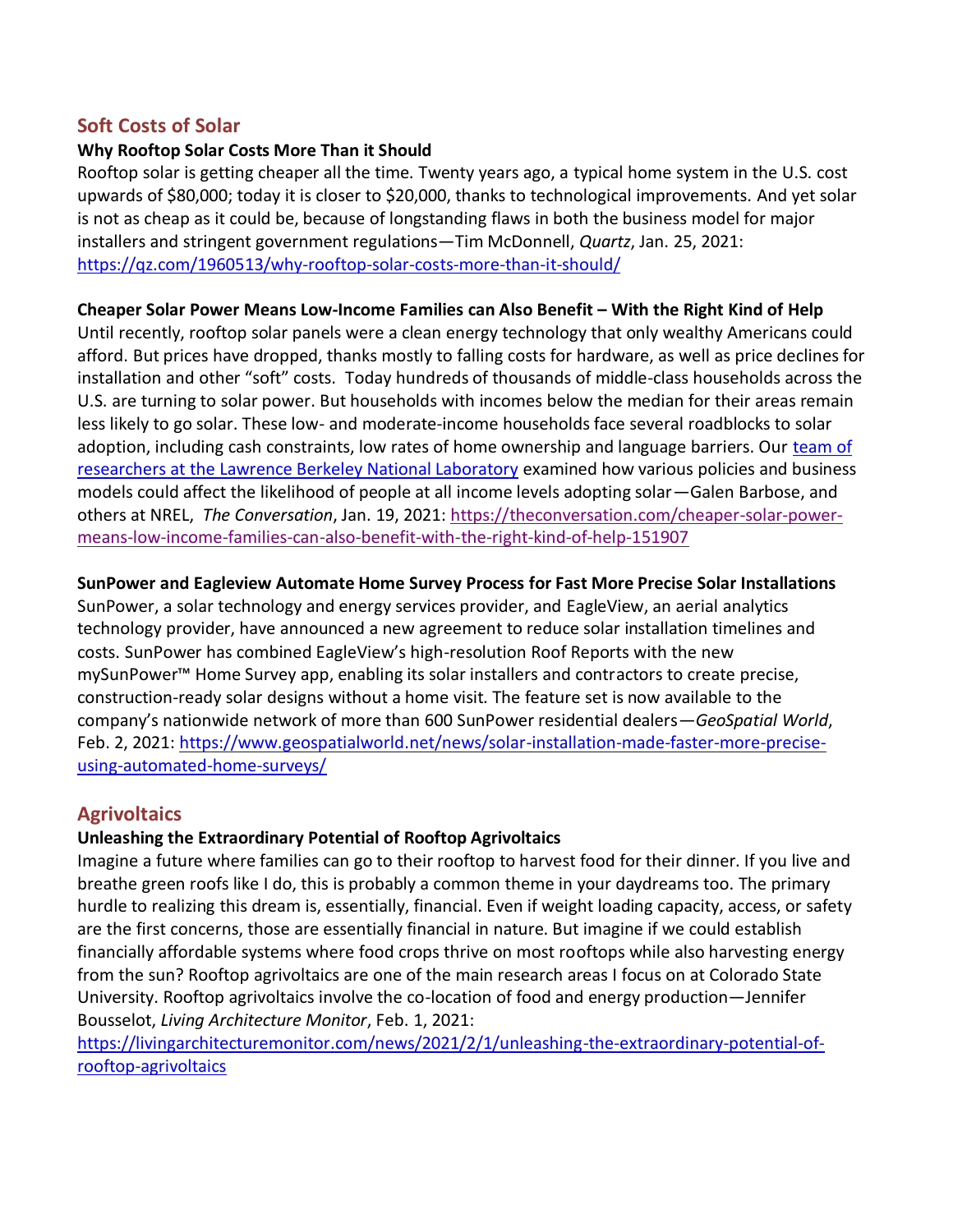### **Creating Sustainable Renewable Energy Projects and Solar Farms**

The concept of dual-purpose solar is relatively new and although renewable companies of all sizes have been exploring the benefits of co-managing solar power and agriculture, exciting research and development is still underway. Marchus Krembs, Head of Sustainability [at] Enel Green Power *altenergymag*¸ Feb. 2, 2021: [https://www.altenergymag.com/article/2021/01/creating-sustainable](https://www.altenergymag.com/article/2021/01/creating-sustainable-renewable-energy-projects-and-solar-farms/34424)[renewable-energy-projects-and-solar-farms/34424](https://www.altenergymag.com/article/2021/01/creating-sustainable-renewable-energy-projects-and-solar-farms/34424)

# **Solar Panel Recycling**

### **EPA Releases Briefing Paper on Renewable Energy Waste Management**

Today, EPA posted a briefing paper outlining difficulties the U.S. will face recycling and safely disposing of the materials used for green energy technologies. Renewable Energy Waste Streams: Preparing for the Future examines the waste produced once solar panels, lithium-ion batteries and windmills reach the end of their useful life. This briefing paper identifies key challenges that America faces in the near future as the growing use of renewable energy technologies creates a new generation of materials that need to be recycled or properly disposed of in order to protect human health and the environment. EPA Press Office, Jan. 6, 2021. Read full press release and access briefing paper at: [https://www.epa.gov/newsreleases/epa-releases-briefing-paper-renewable-energy-waste](https://www.epa.gov/newsreleases/epa-releases-briefing-paper-renewable-energy-waste-management)[management](https://www.epa.gov/newsreleases/epa-releases-briefing-paper-renewable-energy-waste-management)

### **Are Solar Panels Recyclable? Here's How to Dispose of Them Safely**

In recent years, technological advancement has cast solar power into a much more favorable light, and solar has become one of the most cost-effective renewable sources of energy. However, as solar technology becomes more robust, older models of solar panels run the risk of becoming obsolete or otherwise damaged by time and weather. What happens when solar panels reach their end of life? Are solar panels recyclable? And are they as sustainable as we have been led to believe? –Andrew Krosofsky, *GreenMatters*, Jan. 27, 2021:<https://www.greenmatters.com/p/are-solar-panels-recyclable>

## **Reports**

## **Overcoming Barriers to Solar+Storage in Affordable Housing: A Survey of Multifamily Affordable Housing Developers**

Low-income affordable housing residents could benefit greatly from the cost savings and energy resilience of solar combined with energy storage. However, this sector faces numerous barriers to solar+storage deployment, and market penetration remains low. Clean Energy Group conducted a survey of affordable housing owners and developers, technical services providers, and other stakeholders to assess existing market barriers. This report summarizes the results of this survey and suggests actions to bring the benefits of solar+storage to the people who need it most—*Clean Energy Group*, Jan. 13, 2021: Read more and download the report at: [https://www.cleanegroup.org/ceg](https://www.cleanegroup.org/ceg-resources/resource/overcoming-barriers-to-solar-storage-in-affordable-housing/)[resources/resource/overcoming-barriers-to-solar-storage-in-affordable-housing/](https://www.cleanegroup.org/ceg-resources/resource/overcoming-barriers-to-solar-storage-in-affordable-housing/)

## **Upcoming Presentations and Webinars**

**[Solar Washington Presentation: Feature on Remote Energy:](https://www.solarwa.org/january_2021_solar_washington_presentation_working_in_solar_installer) Tuesday, February 16, 2021 12:00 PM** Join Solar Washington in this presentation scheduled for Tuesday, February 16 at 12:00 noon (Pacific) where they will welcome Brad Burkhartzmeyer and Laura Walters to talk about their organization,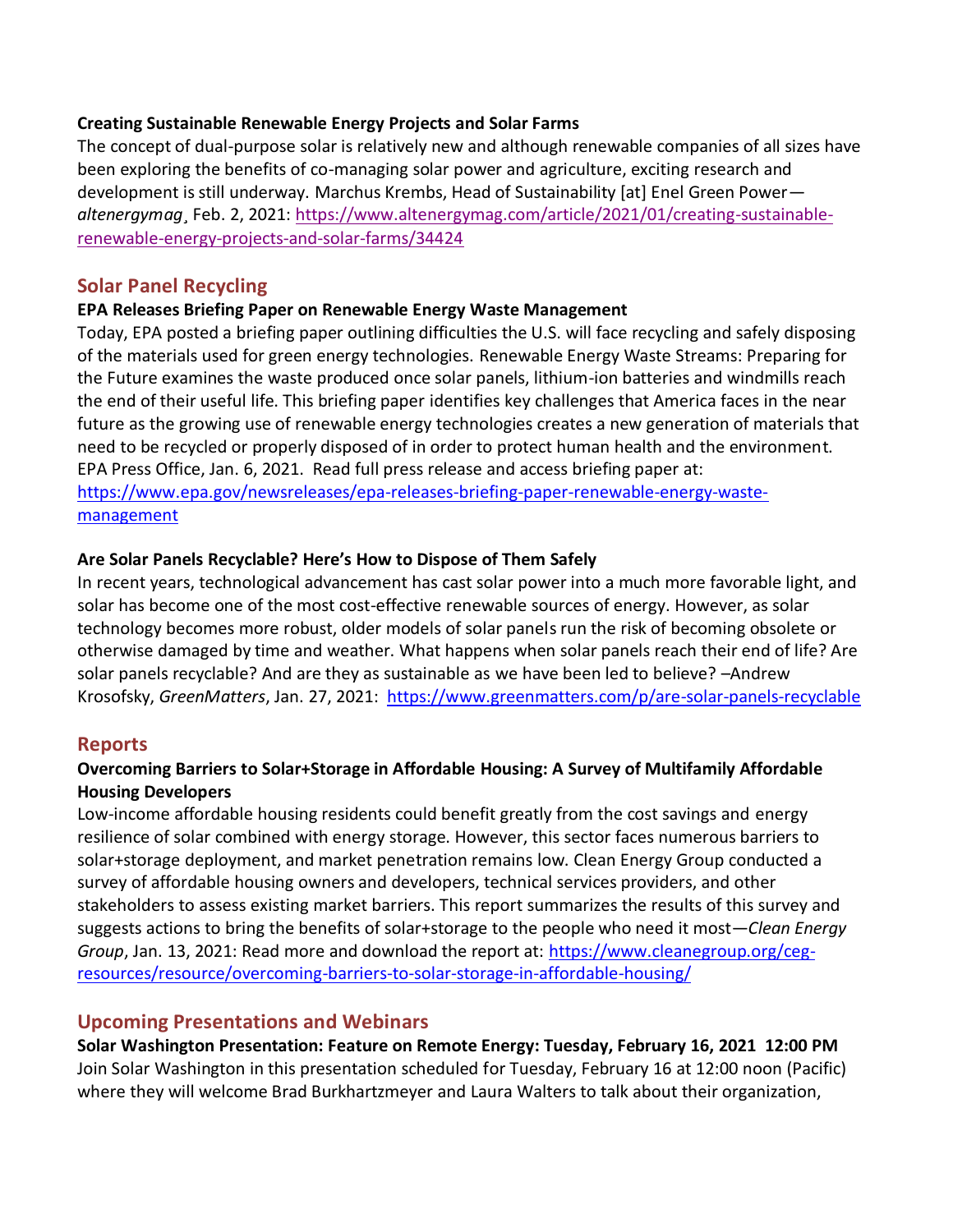*Remote Energy*, a Tacoma-based 501 (c)(3) for-impact organization formed in 2017 comprised of electricians, educators and innovators in the PV industry who share a vision to catalyze change in the developing world. Remote Energy is dedicated to sharing their experience, skills and expertise to empower individuals, communities, technicians and instructors in marginalized and developing communities worldwide. For more information and to register see:

https://www.solarwa.org/february 2021 solar washington presentation feature on remote energy

## **[Solar Washington Presentation: Homeowners Associations](https://www.solarwa.org/january_2021_solar_washington_presentation_working_in_solar_installer) and Solar PV Installations: Thursday, March 4, 2021 12:00 PM**

Join Solar Washington in this presentation scheduled for Thursday, March 4 at 12:00 noon (Pacific) and titled, *Homeowners Associations and Solar PV Installations*. Solar Washington welcomes back Kathleen Kapla, principal o[f Kapla Law PLLC,](https://kaplalaw.com/) who will address laws, guidance, and model resolutions for HOAs in Washington. Kathleen returns from her March 2015 presentation for Solar Washington to provide a refresher and any updates that have occurred in this area since then. For more information and to register see:

[https://www.solarwa.org/march\\_2021\\_solar\\_washington\\_presentation\\_homeowners\\_associations\\_an](https://www.solarwa.org/march_2021_solar_washington_presentation_homeowners_associations_and_solar_pv_installations) d solar pv installations

## **American Solar Energy Society: Community Solar Policy Adoption and Market Trends: Tuesday, February 23, 2021, 12:00 PM**

This free webinar will provide attendees with an overview of community solar, an innovative program design that allows multiple consumers to share the costs and benefits of ownership in an off-site solar facility, opening market access to a wider variety of individuals. They will take a look at states that have formal community solar policies, and how that is helping spur deployment. They will also take a look at states pushing community solar legislation, debates among key stakeholders, and potential paths forward for laggard energy policy states. Finally, this webinar will cover the role of equity and justice in community solar programs—For more information and to register:

<https://register.gotowebinar.com/register/2003810875082691087>

Want to Contribute? If you have information on events, publications or other solar topics that you would like mentioned in an upcoming issue of Solar Newsbriefs, please contact Anne Whitney at [whitneya@energy.wsu.edu](mailto:whitneya@energy.wsu.edu)